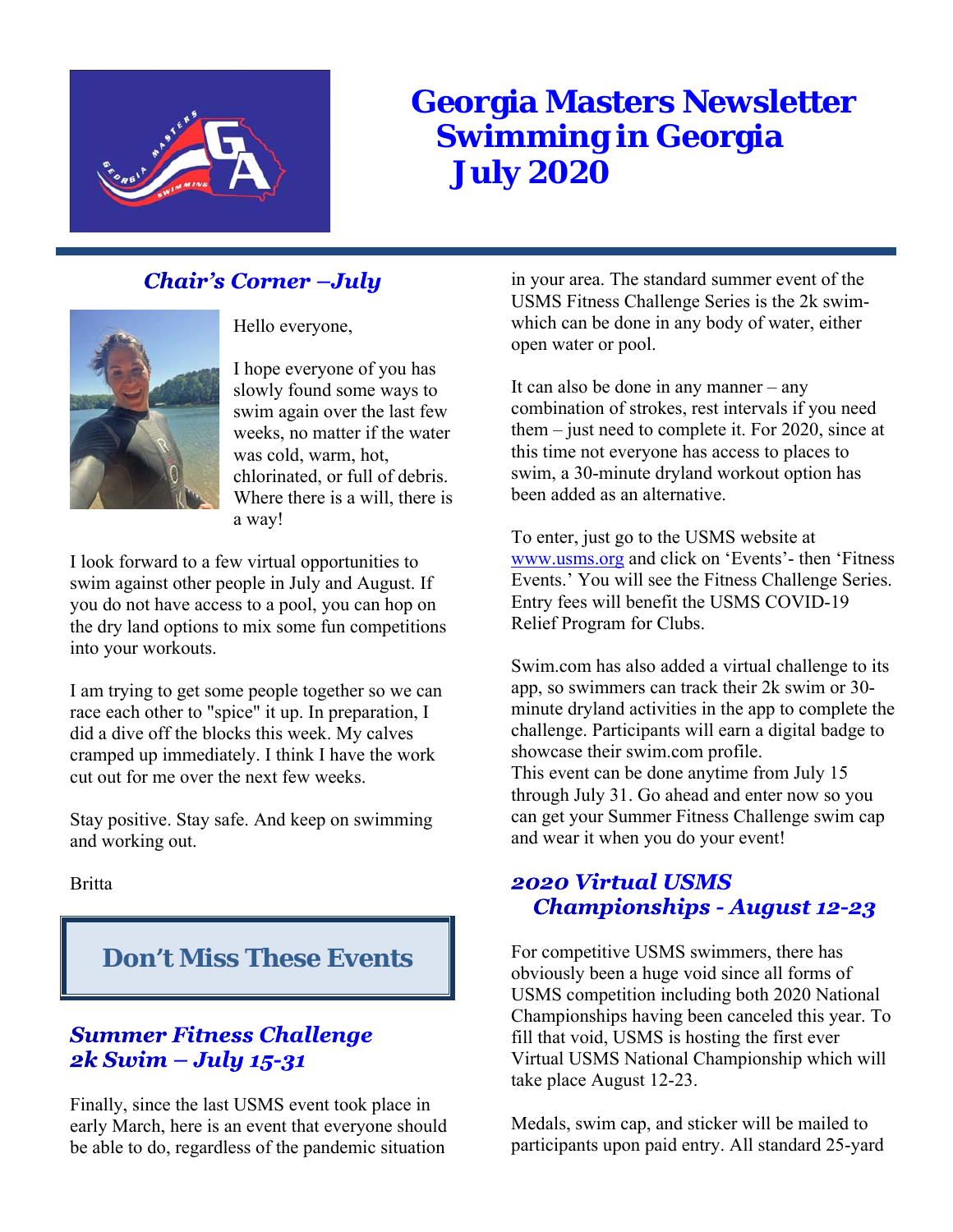events and several open water distances will be offered.

For those Georgia clubs that are now able to conduct swim practices, you could make this part of a swim practice. If you're swimming on your own, you can do your timed swim individually. Times can be entered manually or via smartwatch. All proceeds will go to the USMS COVID-19 Relief Program for Clubs. Get your swimming buddies together and get those competitive juices flowing again!

Go to the USMS website to enter this event.

# **Other News**

# Swimmer Profile Backflash -**Transitioning during COVID-19** By Elaine Krugman

March 14, 2020—a day I won't soon forget. I arrived at my community pool, just as a note was taped on the window, and the doors were locked: "CLOSED DUE TO CORONAVIRUS…" I have no memory of what the rest of the note said, because my eyes filled with tears as I just stood there in shock. When would I get to swim again? As the reality set in that I was stuck exclusively with dryland workouts for possibly months, a wave of guilt rushed through me for selfishly dwelling on something completely trivial in the greater scheme of things. It was time to brace myself for some scary and sad times ahead…

On morning walks during my eleven weeks out of the pool, my thoughts often wandered to the 48 Georgia swimmers I had interviewed for "Swimmer Profile" features, since September 2014. Where are they now? What are they doing during the pandemic? Then, in May, as the weather warmed up, and pools started to re-open, I wondered who returned to the pool, headed to open water, or never stopped swimming after the lockdown.

Knowing how exhilarated I felt at the moment of my first plunge, on June  $1<sup>st</sup>$ , I became curious about my Georgia Masters swim buddies. How are their transitions back to swimming progessing? On June 14<sup>th</sup>, I sent out an e-mail and asked. Read on to find out about 26 of them. (If you would like to read more in depth about these past "Swimmer Profile" featured swimmers, go to: https://www.georgiamasters.org/GAM/news.cfm (Profiles are posted dating back to 2016. Contact me for 2014 & 2015 profiles.)

My very first (and favorite!) profile subject, featured in the September 2014 issue, was Georgia Masters' matriarch, Anne Dunivin, now age 103(!). Although I knew she had quit Georgia Masters soon after setting state and national records at the age of 100, I was anxious to get an update from her daughter. Virginia responded, "Mother is in a loving memory care community, in Decatur, Georgia, since February 7. It was a difficult decision for my sister, Barbara and me to make. Lockdown because of the COVID-19 virus began mid-March, and we have been unable to visit, though we connect through periodic Skype calls. She looks good and says she is happy. We send flying kisses and love, and hope that soon we will be able to visit and give her lots of hugs! Mother's smiling face brings sunshine to the other residents. She is called 'Miss Sunshine'." We miss you, Anne!



Anne Dunivin at 100 Years Old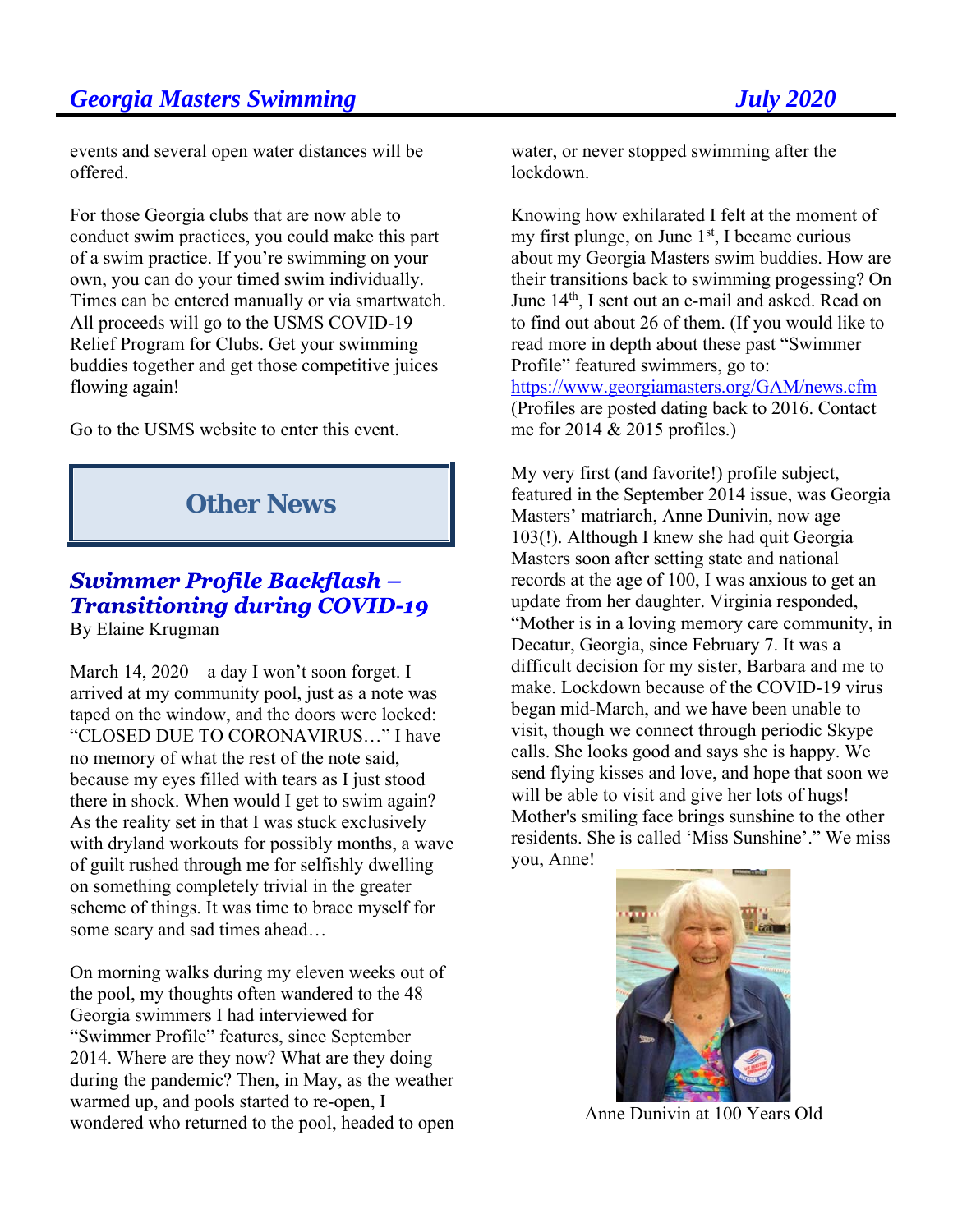For everybody else, I asked, "When did you return to swimming following the coronavirus shutdown? If you haven't returned to swimming, what are your future plans?

Several swimmers didn't wait for the pools to re-open. They braved the frigid lakes during March and April—with, and without wetsuits. Former Atlanta Rainbow Trout, Sara Edwards (November 2016 newsletter), now lives in Virginia where the water was cold in spring; and, there was a lot of rain and flooding keeping her out of the water. "In the past few weeks, we've finally been able to swim in the lake without massive debris or winds so high that they almost swamped the kayaks!" she said.

Here in Georgia, Lake Peachtree and Lake Allattona have been regular spots for several of our swimmers. Vesna Stojanovska (4/20 newsletter), in describing her quarantine lead-up to plunging into Lake Peachtree said, "I got the COVID-30 (lbs) and didn't realize it until last month. I've been working on baby #2 in my free time, and we might have succeeded this month... time will tell. Some of us have been swimming at Lake Peachtree/Drake field for the past month or so; mostly Rob Copeland (4/16) and myself. But, when I tell people there will be beer or mimosas and sandwiches after the swim, we've managed to get up to seven swimmers in the lake!"

Both Vesna and Rob have been supplementing their lake swims (and

working off those mimosas and Chick-fil-a sandwiches) with pool workouts. That didn't go so well for Rob, though. "They opened up the neighborhood pool this week, so first time since March I'm back in the pool. About halfway through the first set, I crack my heels on the gutter, I guess I need to re-learn flip turns," Rob lamented.

Over at Lake Allatoona, it looks like the Atlanta Water Jocks Swim Sisters (Leann Rossi, Marianne Countryman, Jennifer Almand, Tracy Collett, Britta O'Leary, and Malena Hankins) were making the most of the situation with a group swim, followed by a picnic. They're stylin' in their matching Swim Sisters masks!

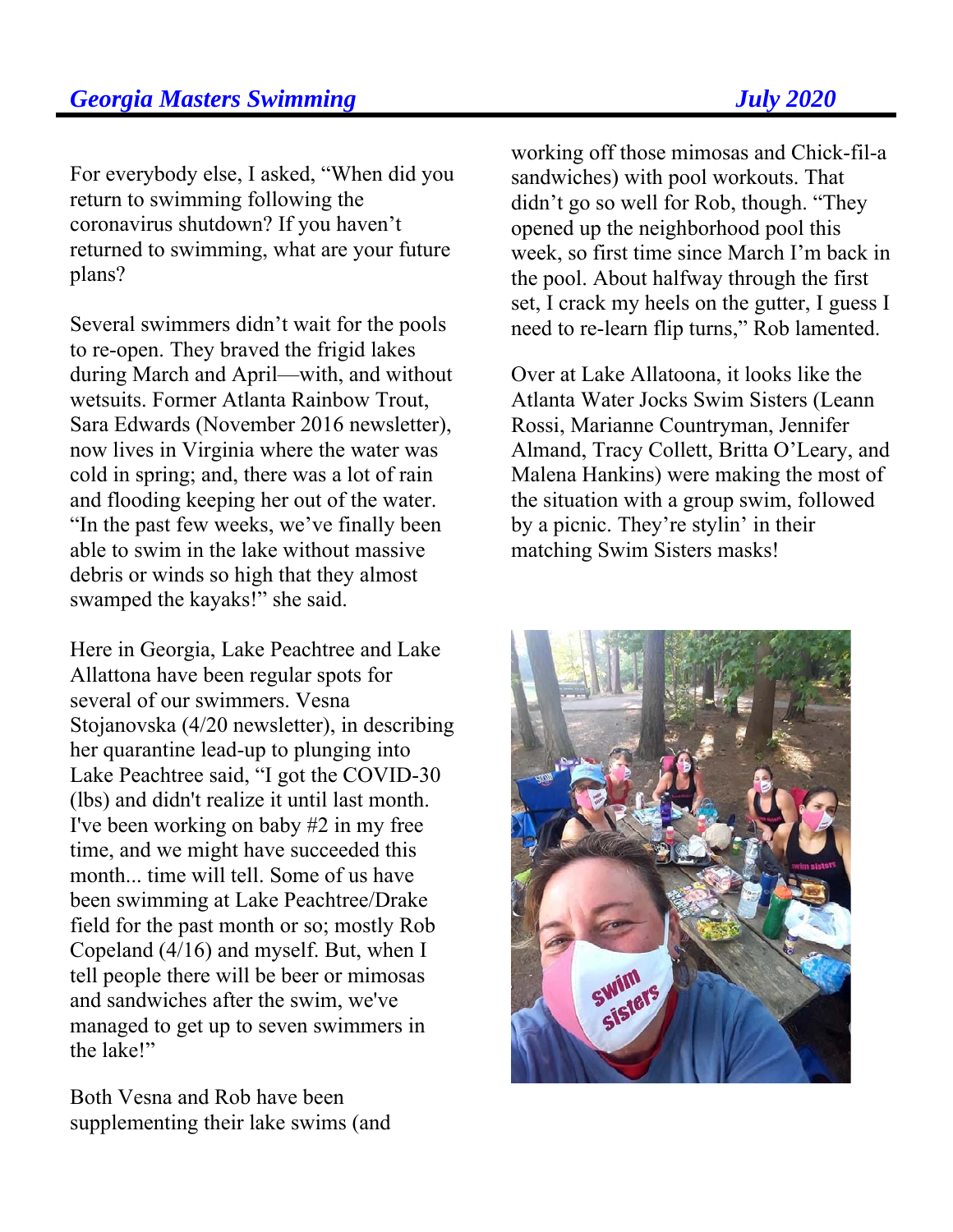Britta (1/18) wasn't out of the water for long. As she explained, "After a two-week break from chlorine, I started taking advantage of friend's backyard pools and the lake. I usually swam once a week in some backyard pool and once a week at the lake. I started at Lake Allatoona when it was 60F water temp! I will never complain about cold water again. Did I mention I don't own a wetsuit?!"

Jennifer (5/15) had a different experience with her lake swims: "After about 2 weeks, I was coerced into open water swimming by some of my distance swimmer friends. I conveniently live on a 100-acre lake (in Snellville), so it was very easy for me to do. I bought a wetsuit and safety buoy and started swimming four or five days a week in the lake.

Southwest of LaGrange, at West Point Lake, Muriel Lancaster (8/18) tried swimming in the chilly water after one month out of the pool, but it didn't work out well for her. She discovered that cold water affected her asthma. The lake has since warmed up, though, and she is biking and swimming with a group of friends there once a week. "The local pool opened up finally two weeks ago. Restrictions are limiting, so I plan to continue with open water distance and stroke/sprint in pool."

Mike Gaw (2/18), now living in Miami, Florida, opted for the ocean. "I just returned to swimming last week when Miami FINALLY re-opened the beaches… I met up with a buddy of mine from Masters

swimming, and we did an open water swim off Miami Beach. Since then, we've been meeting up 3+ times each week to do open water swims."

Most of the open water swimmers have also found open pools to swim in at least occasionally; however, most everybody else waited until the pools re-opened beginning in mid-May.

According to David Hildebrant (5/16), "I resumed training four weeks ago when LA Fitness opened up. I have to say they have done a good job...very clean, appropriate water temps, and to my astonishment, hardly anyone shows up to the pool. Sometimes I have the pool all to myself." Dan Beatty (6/18) joined Swim Atlanta, in Roswell on May 15, and Mark Rogers (11/18) returned to his YMCA on May 17. Stephanie Lemmons (11/17) also returned on May 17, but with Swim Atlanta, at Sugarloaf. Stacy Fox (2/19) and Lesley Landey (7/17) both headed over to the Cherokee Aquatic Center—Stacy on May 21<sup>st</sup>, and Lesley in early June. According to Stacy, "I had been out of the pool for (1,392 hours) 58 days," she said. (But who's counting? Actually, I think we all were!) Lisa Watson (3/16) was able to swim at the Gwinnett pool on May 25th, around the same time that Randy Russell (1/20) was able to rejoin his workout group up north in Calhoun, Georgia.

Sally Newell (10/18) jumped back in a few weeks ago in her neighborhood pool. "My 'hood pool is not 25 yards long, but by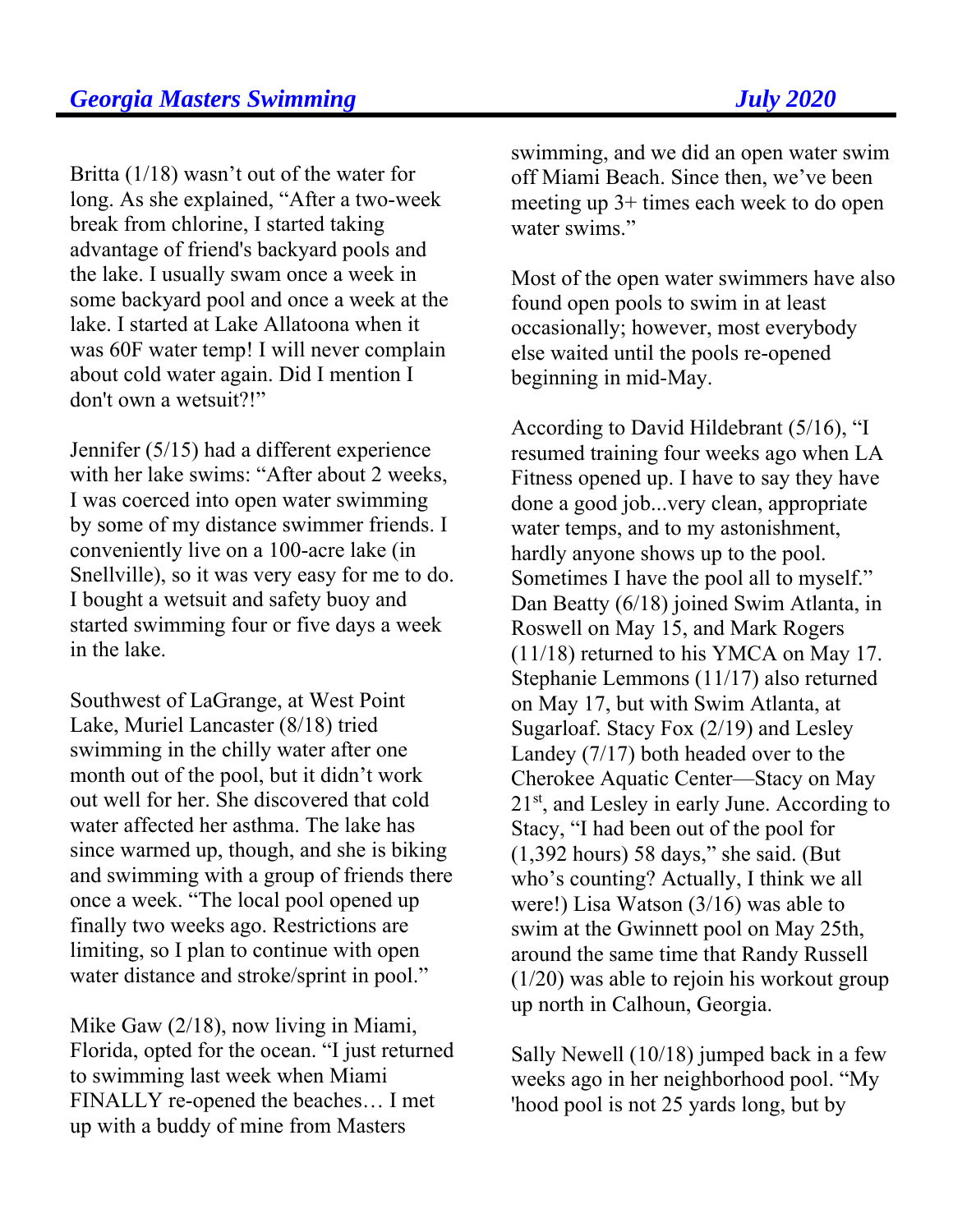counting my strokes I've figured over 25 yards. I swim the length then turn into the diving well. I'd doing about 2,000 yds three times a week," she explained.

Meanwhile, around the same time, Stan Delair (3/18) got back in the water. He had this to say in his reply back to me and the other swimmers. "This is for all those idlers who claimed they swam over the last three months or so, I've got you beat, as I excessively gained weight, and sank quickly and steadily into a state of inactivity over this period. I doubt anybody became as much of a couch potato or drank as much beer as I did, and I believe I deserve some kind of award as a result for my efforts. Perhaps Georgia Masters could establish an annual award for the most slovenly and lazy swimmer. It would certainly be something different."

Bill and Condit Lotz (10/15) stayed a lot more active than Stan during their time off from swimming, but they weren't able to return until June 18. They swam at the Family Life Center because the Westminster pool where they usually swim, has not reopened. As a result, it has scattered the 100+ Killer Whales members who usually swim there.

Karol Welling (8/16) walked during her quarantine, but as she explained, … "the numbers on my scale have been shocking after so much comfort food. Evidently, I needed a LOT of comforting." Yeah, that seems to be a common theme, because Randy had mentioned in his e-mail that he had put on an extra "COVID-10."

Cathy Jones (5/18) is back in the swim at her neighborhood pool. She said, "I can't swim with the team yet, because only members are allowed and I figure I'm too out of shape to swim with them anyway." Out in California, former Swim Atlanta member, Ian King (9/15), has found a new home with the Walnut Creek Masters team, after a job transfer took him to the west coast. He returned to the Masters pool a day before the Lotzs, but he had been swimming in his backyard pool before then.

Megan Melgaard (2/15) also moved to California and now lives in Santa Monica. "I returned to swimming (once we were able to venture out safely in Los Angeles) thanks to a friend's 14-yd outdoor backyard pool. She allowed me to enter the pool area via the back gate and swim solo for 30-45 minutes, while she remained indoors."

Finally, there is Ted Hammond (8/19) who simply replied, "My story is total dull. Our pool and gym shut down, so zero swim or gym dry land training. I've played tennis every day....my tennis has improved significantly. I may be taking beginner swim lessons with toddlers when pool opens." Ted, buddy; you have my sympathy!

For those who are swimming again, I asked about their transition back. Most responded they were happy, but Megan expressed the same sentiments I had been feeling: "It was absolutely GLORIOUS to get back into the water! I started each swim by taking a few moments of gratitude for the upcoming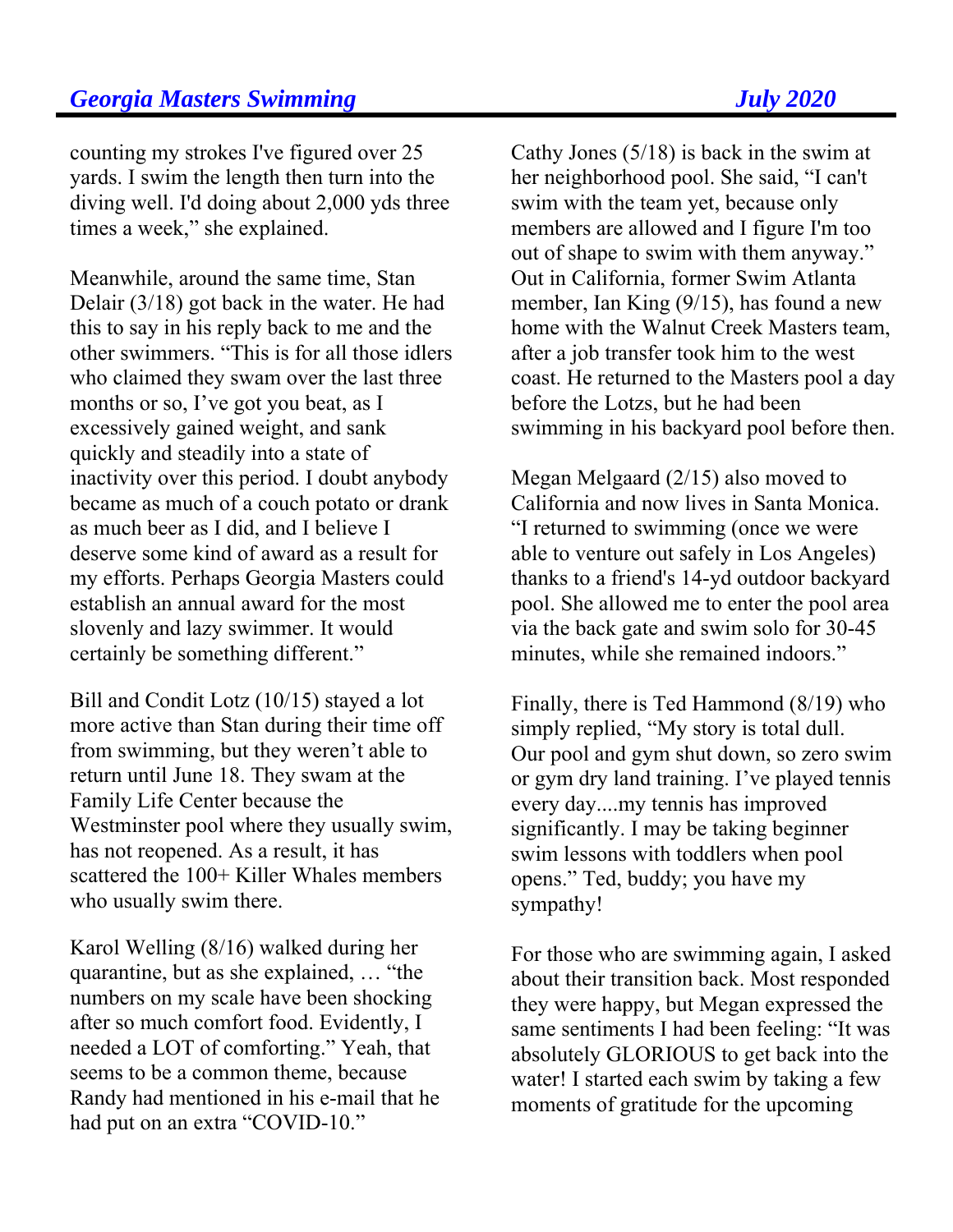experience, my friend's generosity, and deep appreciation for the water. My workouts began with easy, self-prescribed sets and finished off with fun . . . dolphin dives at the end of each session!" For Mark, "This has been the best time for swimming, for me!" Lesley is "just loving the water," and Lisa said, "The transition has gone surprisingly well." For Stacy, it "went better than expected." Like me, she was able to ramp up her yardage faster than anticipated, but she is "still struggling with the intervals, not making them by as much as before, but still making them." Randy agreed!

Patrick Thoreson (6/15) was very succinct about his transition back to the pool: "This is me trying to remember how to do freestyle before returning to the pool…" He included a hilarious short computer animation of an upright gecko running clumsily through the water on his hind legs with his front legs flailing.

The transition for Stephanie was challenging. As she described, "The first time I swam again, it felt weird - like the first time I got back in the pool after nine years away. Didn't think 1:30 pace 100's would be so challenging, but woooo, I felt like I was sprinting to make those intervals"

Mike said, "I am definitely out of shape, especially compared to how I felt right before COVID, when I was swimming 5-6 days a week. But, each swim gets easier than the one before it. My open water swim buddy and I have been gradually increasing the distance we swim, and that is allowing us to gradually build up our fitness."

Stan had a rough go of it. He said, "Very tough at first as my main objective was to make it to the other end of the pool. At 70+ years I am finding that I am regaining my stroke but having difficulty with stamina… As a senior citizen I think it will take me longer, so my advice to people is to not overdo it at the beginning and to have patience."

Dan, on the other hand, returned to the pool in great shape after a lot of long walks and doing a strict daily routine of core work. "I would do 3 sets of 40 crunches, 20 back raises, 15 push-ups, 20 sit-ups, and a twominute plank. I later added in some lunges and stretch band exercises trying to simulate swimming."

David was enthusiastic about his transition, declaring, "After 4 weeks, I feel I'm now 85%! I'm ready to take on Ted (Hammond) in the 50 and 100! Ha, ha."

Several of the swimmers were surprised about some aspects of returning to the water after their forced time off. Mark said, "I was surprised by how easy it was to get back in and pick up where I was at. I have definitely seen an improvement in form and strength lately." Cathy agreed. "Surprisingly, I felt good in the water when I got back in! Normally if I am out for a week, it takes me forever to get back to feeling good in the water, so I was quite excited about that - I guess all the running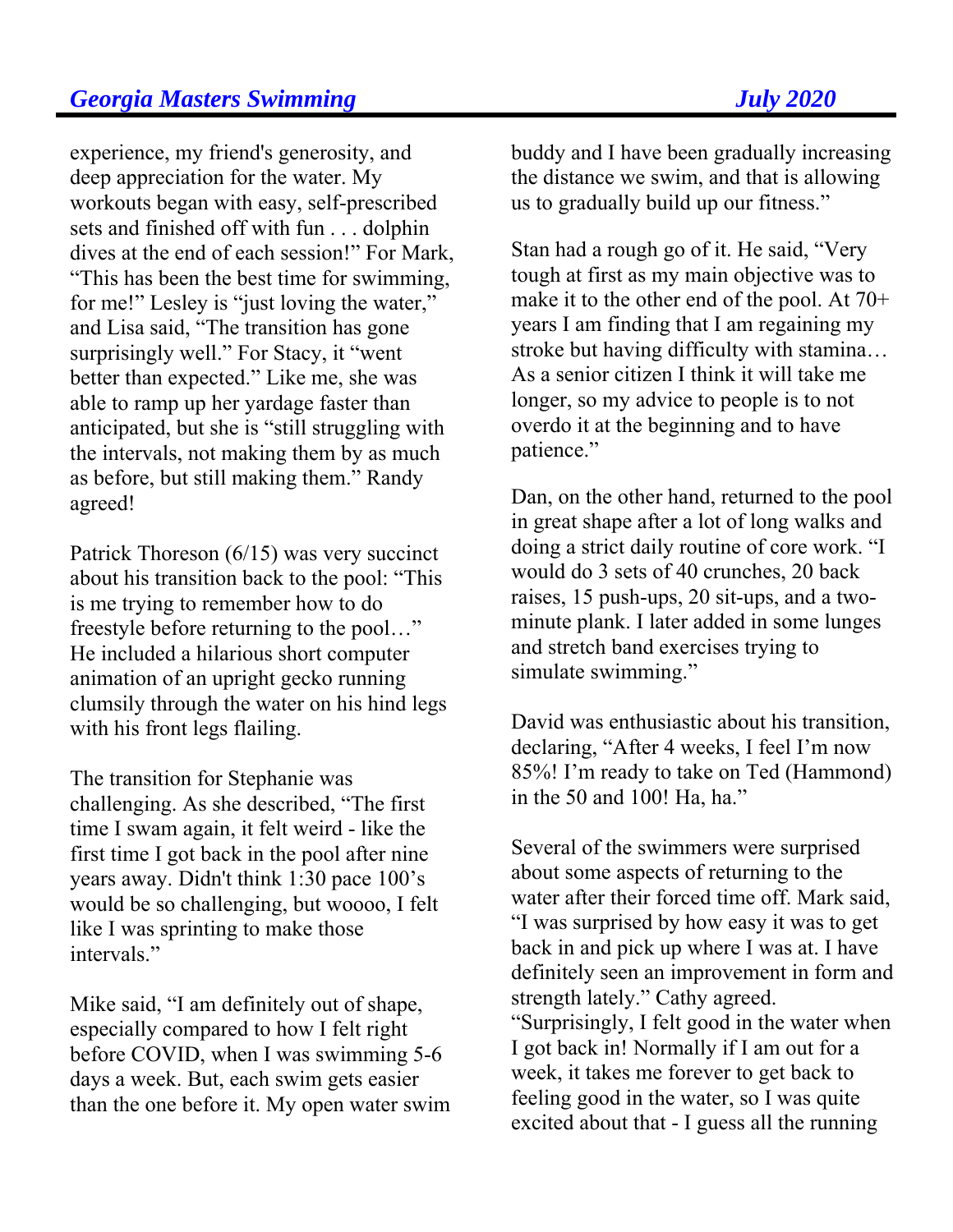really did help!" Lisa "thought the transition back would be worse than it has been," and Jennifer was surprised at "how much this middle-distance swimmer enjoyed long swims. My shoulders talked to me a little bit the first couple of weeks, but they toughened up!"

Mike had pleasant surprises both in the pool and during his ocean swims. "I set out to do a 100 IM, but, when I found that the first 25 yards of butterfly felt so easy and effortless, I decided at the wall to make it a 200 IM. So, I was surprised to find fly feeling so easy and effortless and I was very pleased to find that my 200 IM time was not slower than pre-COVID! And, my strength in the open water has felt remarkably stronger each time I get back in the water, including when swimming against the current."

As for Karol, well, she had a different sort of surprise. "Little did I realize how sunburned I could get in 45 minutes! Next time I'll need to wear a rash guard. Lesson learned. It felt so nice to be back in the water, though. If nothing else, I can appreciate my extra buoyancy. Ha, ha!"

Looking back on our time away from swimming, we all realized even more how much we had missed the water and our teammates. I could relate to how Lisa and Megan summed it up. Lisa said, What I have missed most about the water is— EVERYTHING! The motion of swimming, the feeling of being immersed in the water, the good tired feeling after finishing a hard

set... and I love swimming outdoors for that special feeling of how the sunlight sparkles on the water while you're swimming. I've missed that, too!" Megan said, "I missed the *feel* of the water flowing around and past me while swimming. That feeling is truly like none other on this earth. I spent many laps just pushing off the wall in a streamline with and without kicking, relishing the sensation."

Mark missed the alone time that swimming solo provides. "I simply missed my laps, that time when it is just me and myself and thoughts. One thing I love about swimming is that it is my time. No students, meetings—just me!! Secondly, I missed my teammates and our meets. Our meets are fun and social. Miss that a lot."

Bill and Condit missed swimming with their friends, and both Mike and Ian missed the camaraderie of their Master's team. Sarah agreed, and said, "I missed seeing my Masters teammates. I'm so glad our little team started a Facebook group last winter so we could keep in touch through Facebook. We probably won't have formal practice at least until the fall (Virginia is on a slower "reopening" schedule than Georgia.)" She also added, "I really miss my coach telling me to kick more!"

Speaking of coaches, Ian said, "…I missed the enthusiasm and motivation of the coaches." He also added, "I missed swimming in meets and challenging myself to go beyond my limits (tried that with running...didn't work so well). And lastly...I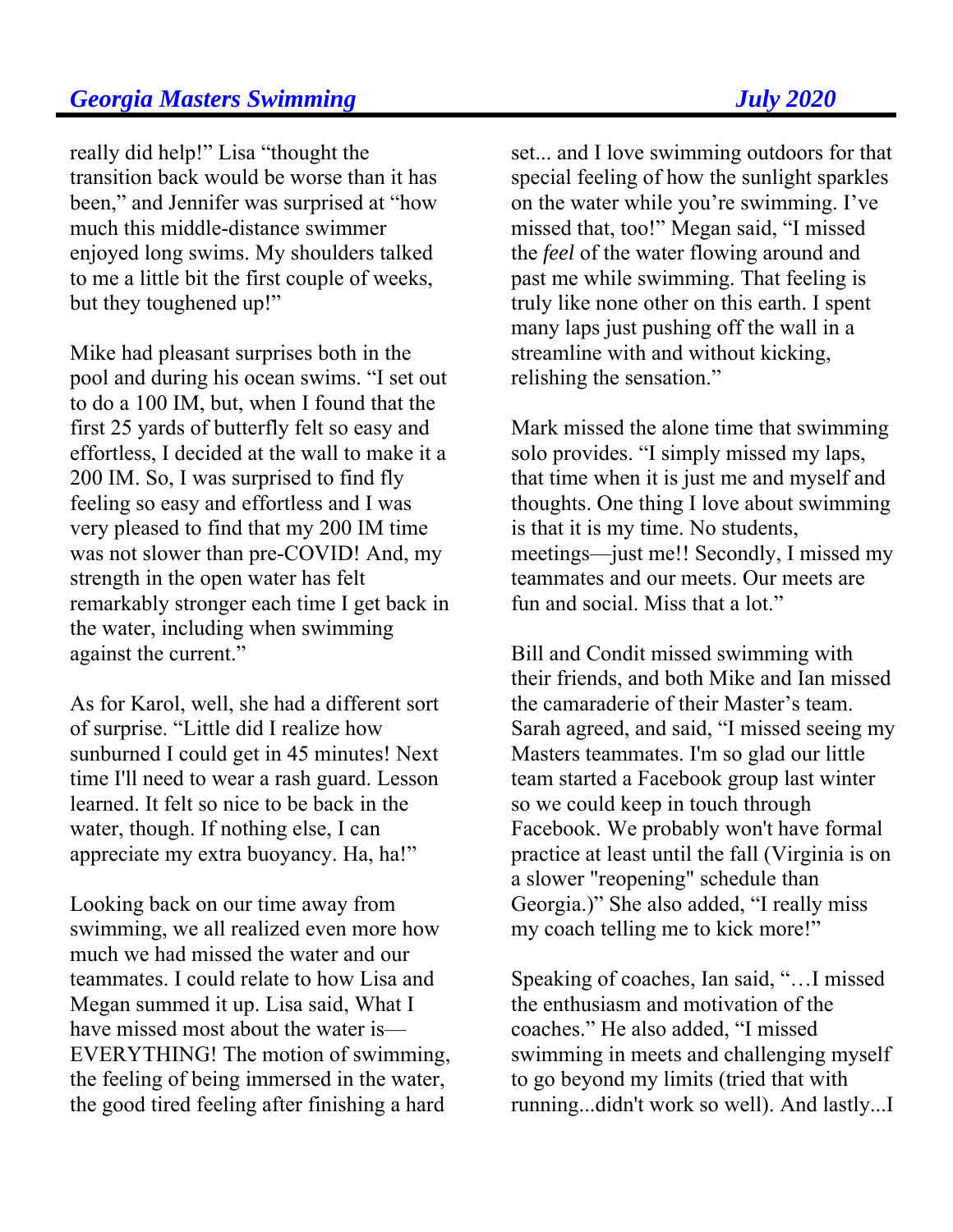missed that faint whiff of chlorine on my skin, hours after I finished swimming and took a shower!!" Britta agreed, saying she "lost my clean, chlorine smell." She also missed her more regular practice times and schedule.

Finally, after all the stress, anxiety, frustration, and sadness so many of us surely have felt since COVID-19 struck, we can relate to what Stephanie expressed about being back in the water: "Swimming has always been my safe/happy/meditation so not being able to swim was a struggle. Swimming is the place I go to empty my mind, turn my brain off from everything but practice and just be. I'm unbelievably grateful to be able to swim again."

*A special thanks to all of you for taking the time to respond to my questions. I appreciated it, and it was great to hear from you! This was a really fun article to write; my favorite of all!* 

# **Swimming Humor**

when you're at the pool with your nonswimmer friends and they all want to race you.

swimmerprobs.tumblr.com





# #193

complaining about swimmers in movies because of their bad technique.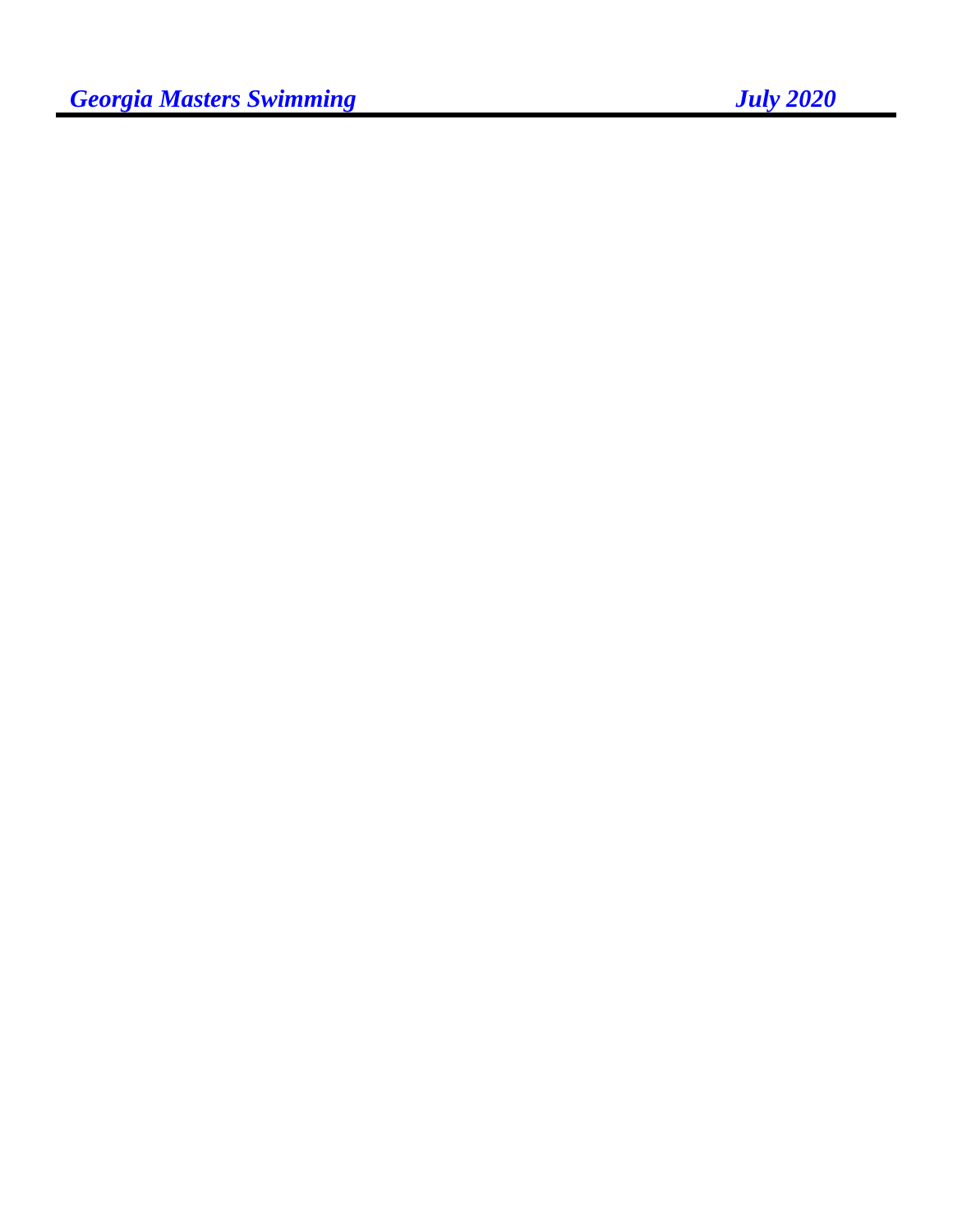# *Upcoming Events*

|            | <b>July 2020</b>                        |                    |                                            |  |  |  |  |  |  |  |
|------------|-----------------------------------------|--------------------|--------------------------------------------|--|--|--|--|--|--|--|
| $15 - 31$  | Summer Fitness Challenge - 2k Swim      |                    |                                            |  |  |  |  |  |  |  |
|            |                                         | <b>August 2020</b> |                                            |  |  |  |  |  |  |  |
| $2*$       | Georgia LMSC Zoom Conference call -     | $12 - 23$          | <b>USMS Virtual National Championships</b> |  |  |  |  |  |  |  |
|            | contact Brita at brittaoleary@gmail.com |                    |                                            |  |  |  |  |  |  |  |
|            |                                         | September 2020     |                                            |  |  |  |  |  |  |  |
| <b>TBA</b> | Georgia LMSC Annual Meeting (either in  | $23 - 27$          | USMS Convention - a virtual conference!    |  |  |  |  |  |  |  |
|            | person or virtually)                    |                    |                                            |  |  |  |  |  |  |  |
|            |                                         |                    |                                            |  |  |  |  |  |  |  |

 Information on these and other Dixie Zone events can be found on the Dixie Zone website at www.dixiezone.org/Meets.htm. \*Dates in red are Georgia LMSC events.

| <b>Swim Websites</b>               |                                                      |  |  |  |  |
|------------------------------------|------------------------------------------------------|--|--|--|--|
| <b>ASL Silverking TRI-Masters</b>  | Swimasl.com                                          |  |  |  |  |
| Athens Bulldog Swim Club           | http://www.athensbulldogs.com                        |  |  |  |  |
| <b>Atlanta Rainbow Trout</b>       | https://www.atlantarainbowtrout.com                  |  |  |  |  |
| <b>Atlanta Water Jocks</b>         | http://www.atlantawaterjocks.com                     |  |  |  |  |
| Chastain Park Athletic Club        | www.ChastainParkAthleticClub.org                     |  |  |  |  |
| <b>Columbus Aquatic Club</b>       | http://www.swimhurricanes.com                        |  |  |  |  |
| <b>Concourse Athletic Club</b>     | wellbridge.com/concourse-athletic-club/sandy-springs |  |  |  |  |
| <b>Cumming Waves Swim Team</b>     | www.cummingwaves.net                                 |  |  |  |  |
| <b>Decatur Family YMCA</b>         | ddy.ymcaatlanta.org                                  |  |  |  |  |
| <b>DeKalb Aquatics Masters</b>     | http://daqswim.com                                   |  |  |  |  |
| <b>Douglas County Stingreys</b>    | douglascountystingrays.org                           |  |  |  |  |
| Dynamo Swim Club Masters           | http://dynamoswimclub.com                            |  |  |  |  |
| Fyns                               | http://www.fynsmasters.com                           |  |  |  |  |
| <b>Great White Shark Aquatics</b>  | www.gwsaswim.com                                     |  |  |  |  |
| John P. Thayer YMCA Masters Swim   | Columbusymca.com                                     |  |  |  |  |
| Savannah Masters                   | http://www.tlb975.wix.com/mastersswimming            |  |  |  |  |
| <b>Stingrays Masters Swimming</b>  | http://www.stingraysswimming.com                     |  |  |  |  |
| <b>Swim Gainesville</b>            | www.swimgainesville.com                              |  |  |  |  |
| <b>Swim Macon Masters</b>          | www.swimmacon.com                                    |  |  |  |  |
| <b>Tidal Wave Masters Swimming</b> | tidalwaveswimming.com                                |  |  |  |  |
| <b>Tidal Wave Masters Swimming</b> | tidalwaveswimming.com                                |  |  |  |  |
| Windy Hill Athletic Club Masters   | http://www.midtown.com/windyhill                     |  |  |  |  |
|                                    |                                                      |  |  |  |  |
| <b>Georgia Masters Swimming</b>    | www.georgiamasters.org                               |  |  |  |  |
| <b>USMS Dixie Zone</b>             | www.dixiezone.org/links.htm                          |  |  |  |  |
| <b>USMS</b>                        | www.USMS.org                                         |  |  |  |  |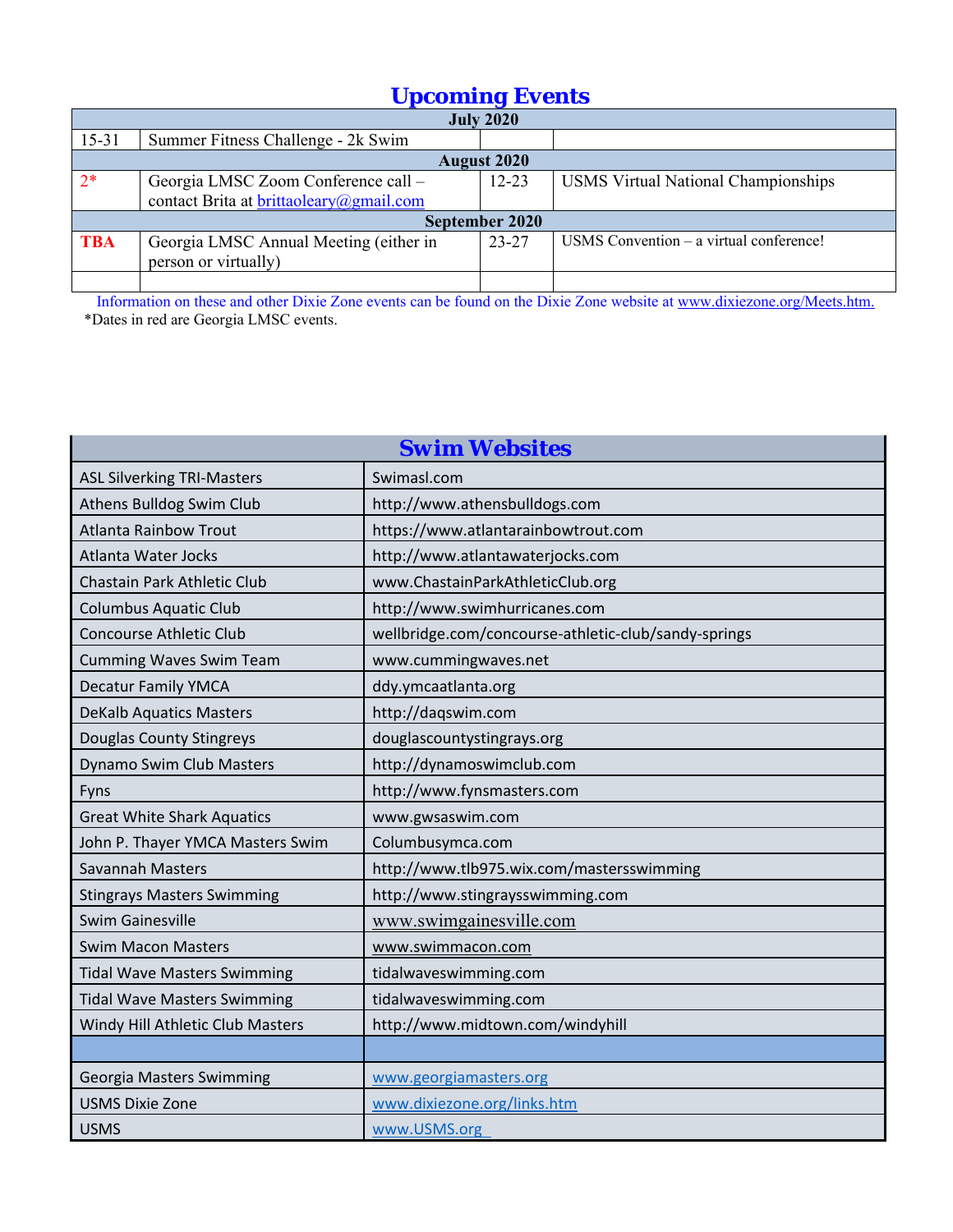| <b>GEORGIA CLUBS</b>                    |             |                      |                                   |  |  |  |  |  |
|-----------------------------------------|-------------|----------------------|-----------------------------------|--|--|--|--|--|
| <b>NAME</b>                             | <b>ABBR</b> | <b>CONTACT</b>       | <b>EMAIL</b>                      |  |  |  |  |  |
| Atlanta Rainbow Trout                   | <b>ART</b>  | Shayne Lastinger     | shayne.lastinger@comcast.net      |  |  |  |  |  |
| Atlanta Water Jocks                     | <b>AWJ</b>  | Lorenzo Benucci      | lbenucci@gmail.com                |  |  |  |  |  |
| Andrew & Walter Young YMCA Masters      | AWYY        | Iilonga Thandiwe     | linz.t@mindspring.com             |  |  |  |  |  |
| John P. Thayer YMCA Masters Swim        | <b>BARM</b> | <b>Scott Balkcum</b> | sbalkcum@ymcacolumbusga.com       |  |  |  |  |  |
| <b>Cumming Aquatic Center</b>           | <b>CMMS</b> | Susan Alston         | cac2@cityofcumming.net            |  |  |  |  |  |
| <b>Concourse Athletic Club</b>          | CONC        | Nancy Overheim       | noverheim@wellbridge.com          |  |  |  |  |  |
| Chastain Park Athletic Club             | <b>CPAC</b> | Jim King             | jimkingusa@gmail.com              |  |  |  |  |  |
| <b>Cumming Waves Swim Team</b>          | <b>CWGA</b> | Teresa Coan          | swimcummingwaves@gmail.com        |  |  |  |  |  |
| <b>DeKalb Aquatics Masters</b>          | <b>DAQM</b> | Melissa Wilborn      | daqswim@bellsouth.net             |  |  |  |  |  |
| <b>Decatur Family YMCA</b>              | <b>DFY</b>  | <b>Beth Costello</b> | bethc@ymcaatlanta.org             |  |  |  |  |  |
| Eagle Watch Eagles Masters              | <b>EWE</b>  | <b>Brett Daniels</b> | tricoachbrett2005@yahoo.com       |  |  |  |  |  |
| Georgia Masters                         | <b>GAJA</b> | Lisa L Watson        | lisa.watson@ung.edu               |  |  |  |  |  |
| <b>Global Adaptive Aquatics</b>         | <b>GAA</b>  | <b>Helmut Levy</b>   | swim@globaladaptiveaquatics.org   |  |  |  |  |  |
| <b>Gwinnett County Masters Club</b>     | <b>GMAC</b> | Destry Dispain       | destry.dispain@gwinnettcounty.com |  |  |  |  |  |
| <b>Great White Shark Aquatics</b>       | <b>GWSA</b> | <b>Phil Donihe</b>   | coachphil17@yahoo.com             |  |  |  |  |  |
| <b>Columbus Aquatic Club</b>            | <b>HURM</b> | Kathy Gramling       | cachurricanes@gmail.com           |  |  |  |  |  |
| Kennesaw State University Masters       | <b>KSUM</b> |                      |                                   |  |  |  |  |  |
| Life Time Swim Georgia                  | <b>LTMS</b> | Alicia Kockler       | ryanbell@msn.com                  |  |  |  |  |  |
| <b>Marietta Marlins</b>                 | <b>LINS</b> | Larry Baskin         | larry@larrybaskin.com             |  |  |  |  |  |
| Nautical Milers Special Needs Team      | <b>NAUT</b> | Patrick Thoreson     | patrick thoreson@yahoo.com        |  |  |  |  |  |
| Southern Eagle Aquatics                 | <b>SEGA</b> | <b>Beau Caldwell</b> | swimsega@gmail.com                |  |  |  |  |  |
| <b>Stingrays Masters Swimming</b>       | <b>RAY</b>  | lan Goss             | rayscoach@gmail.com               |  |  |  |  |  |
| <b>Spartans Aquatic Masters Club</b>    | SAMC        | Kris Kester          | kris@kris-fit.com                 |  |  |  |  |  |
| Swim Gainesville                        | SG          | Joy Kelleher         | joylohr@yahoo.com                 |  |  |  |  |  |
| <b>Tidal Wave Masters Swimming</b>      | <b>TWMS</b> | Andrew Baer          | swimbaer@comcast.net              |  |  |  |  |  |
| Wade Walker sharks                      | <b>WWYS</b> | Avel Lai Leung       | Avel-laileung@comcast.net         |  |  |  |  |  |
| Windy Hill Athletic Club Masters        | <b>WHA</b>  | Keith Berryhill      | keith.berryhill@windyhillclub.com |  |  |  |  |  |
| Northwest YMCA Grayfins                 | <b>YGF</b>  | Muriel Cochran       | murielcochran@gmail.com           |  |  |  |  |  |
| <b>GEORGIA SUPERTEAM (GAJA)</b>         |             |                      |                                   |  |  |  |  |  |
| <b>ASL Silverking TRI-Masters</b>       | <b>ASLM</b> | Kathleen Greely      | aslcoachgreely@gmail.com          |  |  |  |  |  |
| Athens Bulldog Swim Club                | ABSC        | <b>Craig Page</b>    | craigwpage@gmail.com              |  |  |  |  |  |
| Augusta Recreation and Parks Blue Tides | <b>ARP</b>  | Barbara Ingold       | arpbluetides@gmail.com            |  |  |  |  |  |
| Douglas County Stingreys                | <b>DCS</b>  | Jarrod Hunte         | douglascountystingrays@gmail.com  |  |  |  |  |  |
| Dynamo Swim Club Masters                | <b>DYNA</b> | Mike Cotter          | mikedynamo@earthlink.net          |  |  |  |  |  |
| Fyns                                    | <b>FYNS</b> | Raquel Terroba       | fyns.coach@gmail.com              |  |  |  |  |  |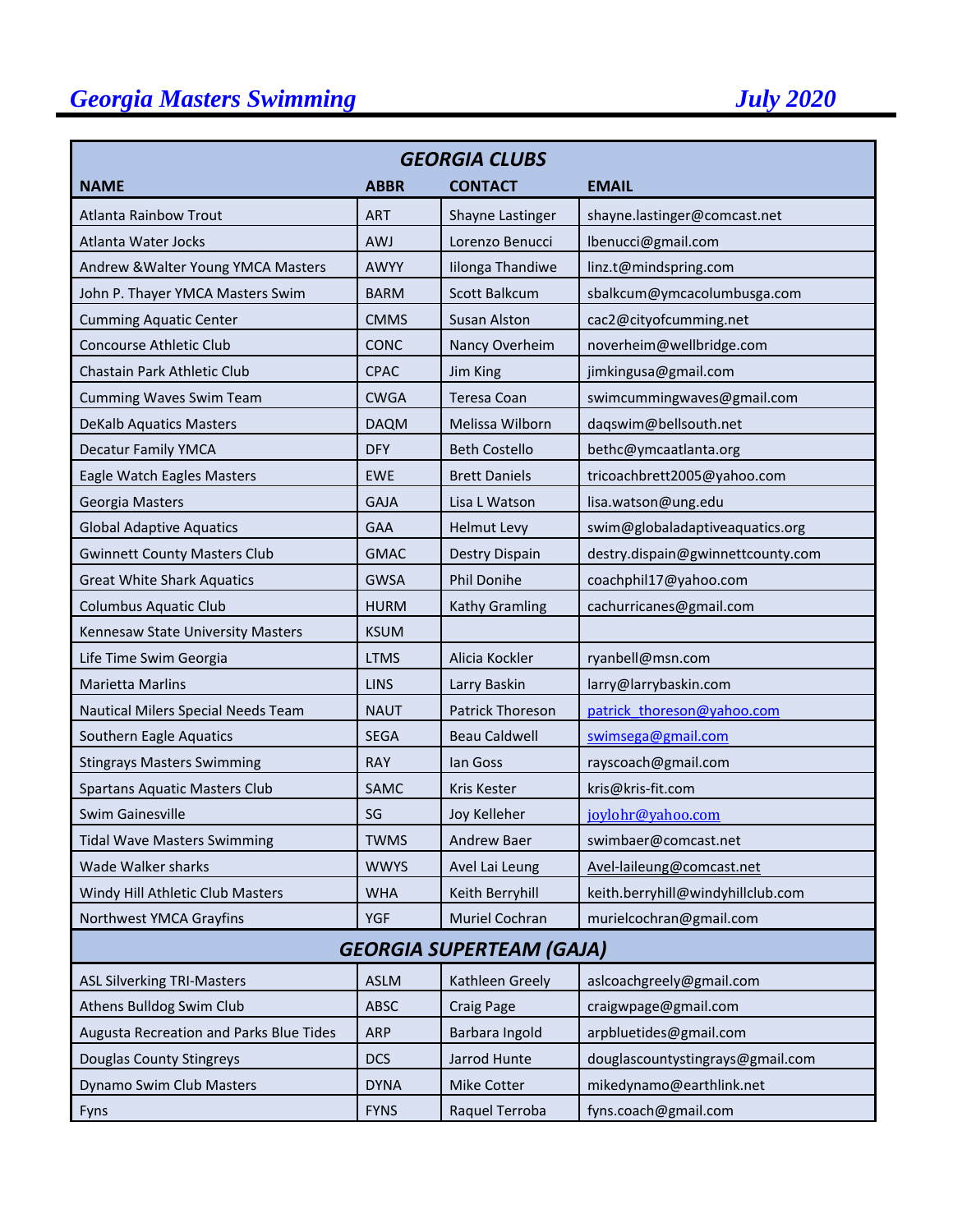| Georgia Masters Killer Whales                                        |                                    | <b>GMKW</b>               |                    | Lisa Watson                      |                        | lisa.watson@gsc.edu                |  |
|----------------------------------------------------------------------|------------------------------------|---------------------------|--------------------|----------------------------------|------------------------|------------------------------------|--|
| Life Time Swim Alpharetta                                            |                                    | <b>ALPL</b>               | Ryan               | Moss                             |                        | COCNAquaticsManager@lt.life        |  |
| Life Time Swim Atlanta                                               |                                    | <b>ATLL</b>               | Katie Payne        |                                  |                        | GAATAquaticsManager@lt.life        |  |
| Life Time Swim Johns Creek                                           |                                    | <b>JCL</b>                |                    | Merrie Copeland                  |                        | GAJCAquaticsManager@lt.life        |  |
| Life Time Swim Sugarloaf                                             |                                    | <b>SUGL</b>               |                    | William Breland                  |                        | GASLAquaticsManager@lt.life        |  |
| Life Time Swim Woodstock                                             |                                    | <b>WSKL</b>               |                    | Jonathan Sims                    |                        | GAMBAquaticsManager@lt.life        |  |
| Savannah Masters                                                     |                                    | SAVM                      |                    | Donna Hooe                       |                        | rdhooe1@juno.com                   |  |
| <b>Southside Seals</b>                                               |                                    | SSS                       |                    | Rob Copeland                     |                        | rob_copeland@comcast.net           |  |
| <b>Stingrays Masters</b>                                             |                                    | <b>RAYS</b>               |                    | lan Goss                         |                        | rayscoach@gmail.com                |  |
| Swim Atlanta Masters                                                 |                                    | <b>SAMS</b>               |                    | <b>Scot Davis</b>                |                        | sdavisswim1980@yahoo.com           |  |
| Swim Beyond the Boundaries                                           |                                    | <b>SBB</b>                |                    | Mandi Bell                       |                        | mandi@swimbeyond.com               |  |
|                                                                      |                                    |                           |                    |                                  |                        |                                    |  |
| <b>Swim Macon Masters</b>                                            |                                    | <b>SMM</b><br><b>TWMS</b> |                    | <b>Tana Selby</b>                |                        | tanatanas@bellsouth.net            |  |
|                                                                      | <b>Tidal Wave Masters Swimming</b> |                           |                    | <b>Andrew Baer</b>               |                        | swimbaer@comcast.net               |  |
|                                                                      |                                    |                           |                    | <b>Who Y'All Can Call</b>        |                        |                                    |  |
| <b>Name</b><br>Rob Copeland                                          | <b>Title</b><br>Long Distance      |                           |                    | <b>Phone</b><br>$(678)$ 817-1602 |                        | Email<br>rob copland@comcast.net   |  |
| Pat Eddy                                                             | Coaches Chairge                    |                           |                    | $(614) 670 - 1108$               |                        | pateddy52@aol.com                  |  |
| <b>Bob Kohmescher</b>                                                | Newsletter Editor                  |                           | $(770)$ 722-2192   |                                  |                        | bobk340@comcast.net                |  |
| Elaine Krugman                                                       | Contributing Editor                |                           | $(678) 603 - 1543$ |                                  |                        | ekkrugman@gmail.com                |  |
| Stephanie Lemmons                                                    | Social Media                       |                           |                    |                                  |                        | $s$ nlemmons@gmail.com             |  |
| <b>Bill Lotz</b>                                                     | Member At Large                    |                           |                    | $(404)$ 261-1906                 |                        | blotz@mindspring.com               |  |
| David Morrill                                                        | Safety                             |                           |                    | $(770) 862 - 2533$               |                        | latycar@latycar.org                |  |
| Britta O'Leary                                                       | <b>LMSC</b> Chair                  |                           |                    | $(636)$ 295-3222                 |                        | brittaoleary@gmail.com             |  |
| <b>Andy Rettig</b>                                                   | Membership Coordinator             |                           |                    | $(678)$ 417-6411                 |                        | $\arcti\frac{g}{\omega}$ gmail.com |  |
| <b>Mark Rogers</b>                                                   | Member At Large                    |                           |                    |                                  |                        | mlrogers 98@yahoo.com              |  |
| Leann Rossi                                                          | Member At Large                    |                           |                    |                                  |                        | swimfastatlanta@gmail.com          |  |
| Ed Saltzman<br>Treasurer, Records, Meet<br>Sanctions, Communications |                                    |                           | $(770)$ 442-9075   |                                  | swimsalt@bellsouth.net |                                    |  |
| Maddie Sibilia<br>Members At Large                                   |                                    |                           |                    |                                  |                        | maddie.a.sibilia@gmail.com         |  |
| <b>Jeff Tacca</b>                                                    | Member At Large                    |                           |                    | $(404)$ 256-0733                 |                        | $\text{jtacca}(a)$ comcast.net     |  |
| Lisa Watson                                                          | Vice-Chair                         |                           |                    | $(770)$ 497-1901                 |                        | lisa.watson@ung.edu                |  |
|                                                                      |                                    |                           |                    | $(678)717 - 3646$                |                        |                                    |  |
| Karol Welling                                                        | Secretary                          |                           |                    | $(770)$ 631-9195                 |                        | krw83@mindspring.com               |  |
| John Zeigler                                                         | Fitness                            |                           |                    | $(770)$ 972-7981                 |                        | jvzeigler@bellsouth.net            |  |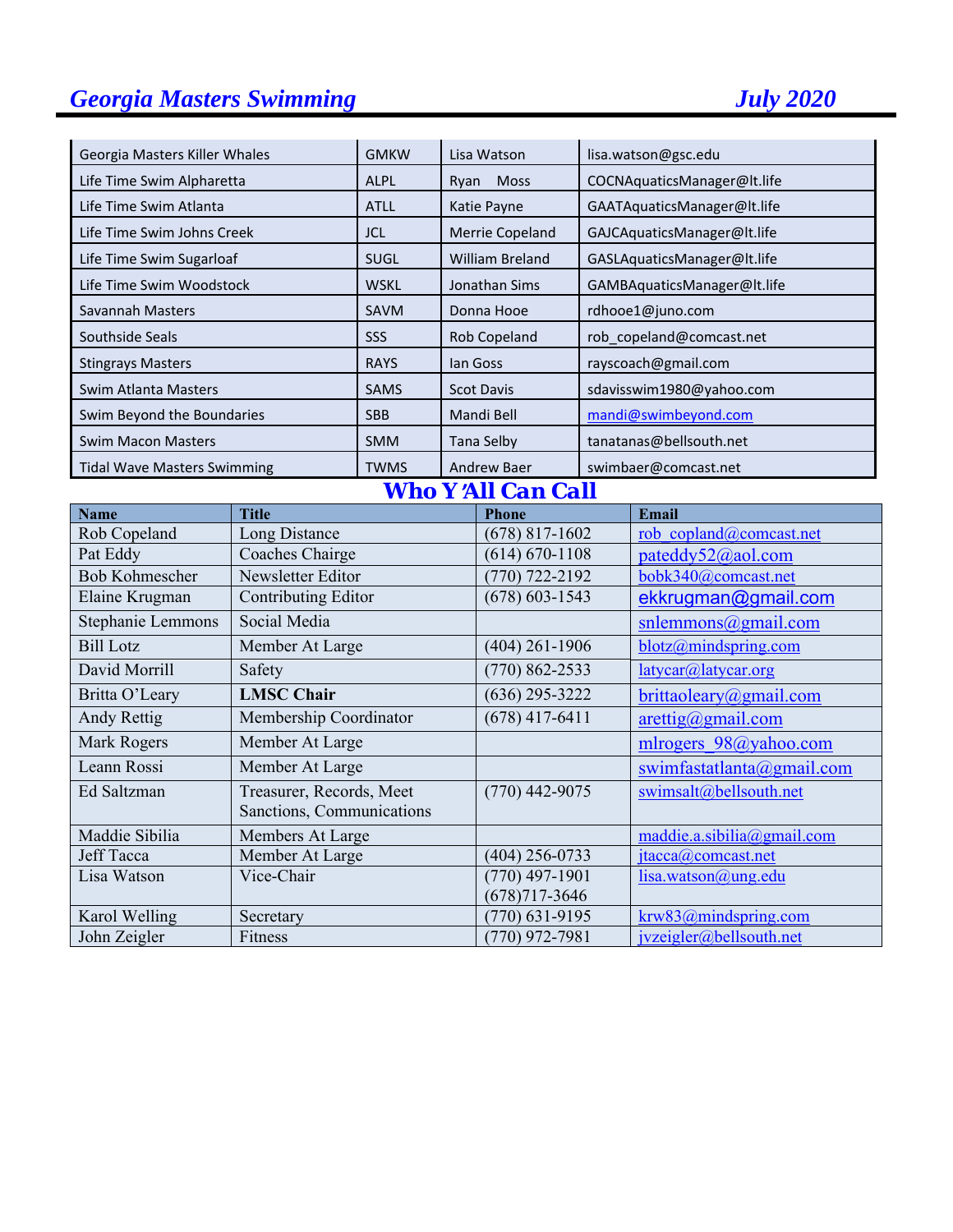# **2020 USMS Top 10 SCY for Georgia LMSC – Preliminary Final list to be released in August**

#### **Women 25-29 SCY (2020)**

| <b>Place Event</b> |           | <b>Name</b>                      | Age Club                 | <b>LMSC</b> | Time |
|--------------------|-----------|----------------------------------|--------------------------|-------------|------|
|                    |           | 10   200 Breast   Lauren Minchew | 29 WCYGF Georgia 2:56.11 |             |      |
|                    | 8 200 Fly | Lauren Minchew                   | 29 WCYGF Georgia 2:50.83 |             |      |

#### **Women 30-34 SCY (2020)**

| <b>Place</b> | <b>Event</b>     | <b>Name</b>       | Age | Club        | <b>LMSC</b> | <b>Time</b> |
|--------------|------------------|-------------------|-----|-------------|-------------|-------------|
| 4            | 200 Free         | Vesna Stojanovska | 34  | <b>GAJA</b> | Georgia     | 2:05.93     |
| 7            | 500 Free         | Vesna Stojanovska | 34  | <b>GAJA</b> | Georgia     | 5:44.72     |
| 10           | <b>1650 Free</b> | Lauren Harville   | 30  | AWJ         | Georgia     | 21:51.97    |
| 9            | 200 Breast       | Vesna Stojanovska | 34  | <b>GAJA</b> | Georgia     | 2:49.12     |
| 8            | <b>100 Fly</b>   | Vesna Stojanovska | 34  | <b>GAJA</b> | Georgia     | 1:07.45     |
| 3            | <b>200 Fly</b>   | Vesna Stojanovska | 34  | <b>GAJA</b> | Georgia     | 2:20.35     |
| 7            | <b>200 Fly</b>   | Lauren Harville   | 30  | AWJ         | Georgia     | 2:43.89     |
| 9            | 400 IM           | Vesna Stojanovska | 34  | <b>GAJA</b> | Georgia     | 5:08.27     |

#### **Women 35-39 SCY (2020)**

| <b>Place</b>   | <b>Event</b>     | <b>Name</b>           | Age | Club        | <b>LMSC</b> | <b>Time</b> |
|----------------|------------------|-----------------------|-----|-------------|-------------|-------------|
|                | 100 Free         | <b>Britta O'Leary</b> | 35  | AWJ         | Georgia     | 53.34       |
| 4              | <b>100 Free</b>  | Laura S Templin       | 38  | <b>GAJA</b> | Georgia     | 56.19       |
| 7              | 500 Free         | Sarah M Chinn         | 35  | <b>GAJA</b> | Georgia     | 5:52.89     |
| 5              | <b>1000 Free</b> | Sarah M Chinn         | 35  | <b>GAJA</b> | Georgia     | 11:56.29    |
| 2              | 100 Back         | <b>Britta O'Leary</b> | 35  | AWJ         | Georgia     | 1:03.91     |
| $\overline{2}$ | 50 Breast        | <b>Britta O'Leary</b> | 35  | AWJ         | Georgia     | 31.26       |
| 1              | 100 Breast       | <b>Britta O'Leary</b> | 35  | AWJ         | Georgia     | 1:09.84     |
| 2              | 100 Breast       | Laura S Templin       | 38  | <b>GAJA</b> | Georgia     | 1:10.17     |
| 1              | 200 Breast       | <b>Britta O'Leary</b> | 35  | AWJ         | Georgia     | 2:24.76     |
| 4              | <b>50 Fly</b>    | Laura S Templin       | 38  | <b>GAJA</b> | Georgia     | 27.71       |
| 2              | 100 Fly          | <b>Britta O'Leary</b> | 35  | AWJ         | Georgia     | 1:02.38     |
| 3              | 100 IM           | Laura S Templin       | 38  | GAJA        | Georgia     | 1:03.51     |
| 1              | 200 IM           | <b>Britta O'Leary</b> | 35  | AWJ         | Georgia     | 2:09.48     |

#### **Women 45-49 SCY (2020)**

| <b>Place Event</b> | <b>Name</b>                                                   |  | Age Club LMSC | Time |
|--------------------|---------------------------------------------------------------|--|---------------|------|
|                    | 10   200 Back   Cathy W Jones   48   GAJA   Georgia   2:53.03 |  |               |      |
| 8 400 IM           | Cathy W Jones   48   GAJA   Georgia   6:10.76                 |  |               |      |

# **Women 50-54 SCY (2020)**

| <b>Place Event</b> |           | <b>Name</b> |  | Age Club LMSC   | <b>Time</b> |
|--------------------|-----------|-------------|--|-----------------|-------------|
|                    | 4 50 Free | Pam W Rogan |  | 51 GAJA Georgia | 27.13       |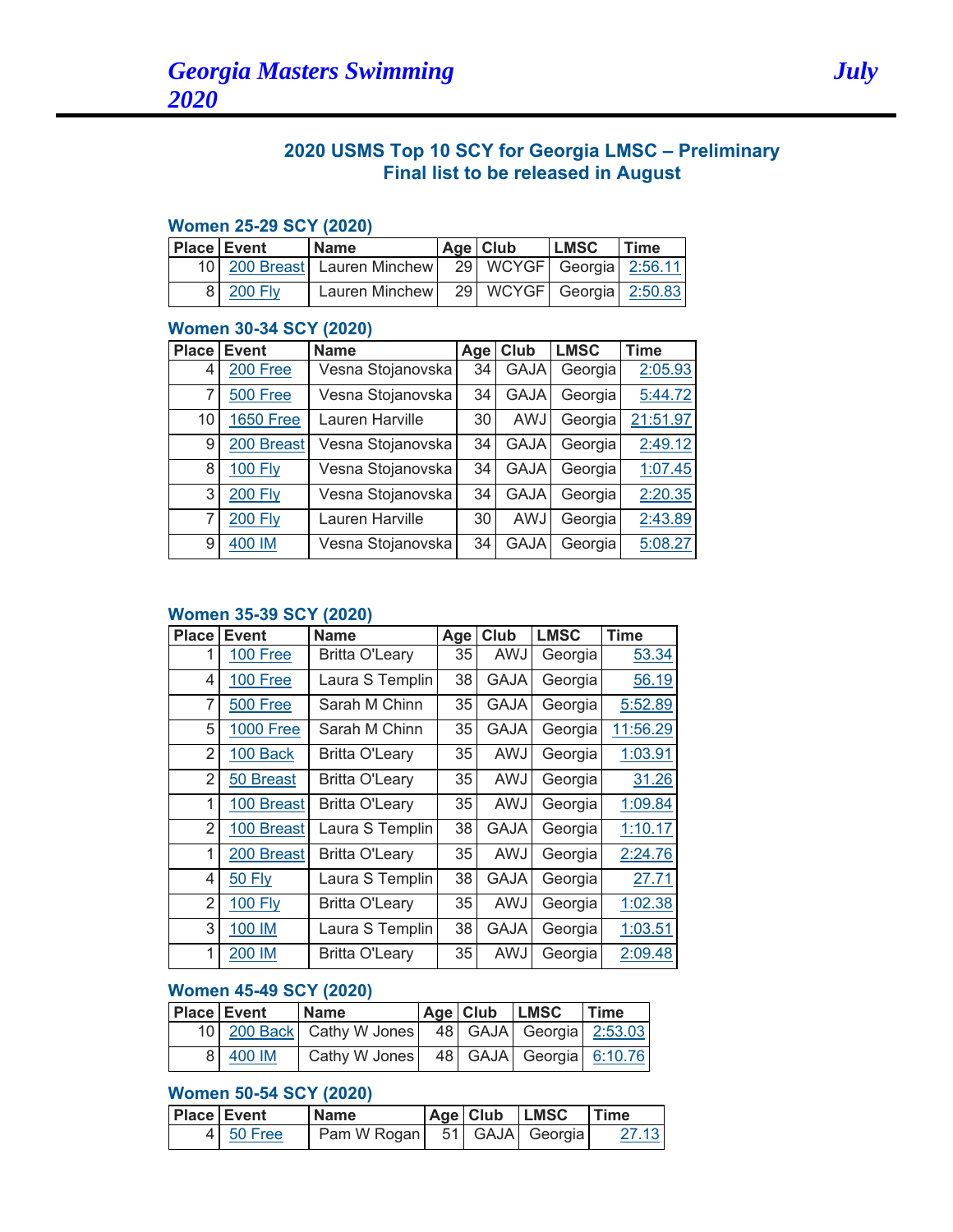|   | 200 Free         | Pam W Rogan             | 51 | <b>GAJA</b> | Georgia | 2:09.40  |
|---|------------------|-------------------------|----|-------------|---------|----------|
| 3 | <b>1650 Free</b> | Pam W Rogan             | 51 | <b>GAJA</b> | Georgia | 20:09.15 |
|   |                  | 100 Breast Ann Colloton | 51 | <b>AWJ</b>  | Georgia | 1:17.70  |
| 5 | <b>100 Fly</b>   | Ann Colloton            | 51 | AWJ         | Georgia | 1:10.82  |
|   | 200 IM           | Ann Colloton            | 51 | <b>AWJ</b>  | Georgia | 2:30.58  |

#### **Women 55-59 SCY (2020)**

| <b>Place</b> | Event            | <b>Name</b>         | Age | <b>Club</b> | <b>LMSC</b> | <b>Time</b> |
|--------------|------------------|---------------------|-----|-------------|-------------|-------------|
| 5            | 200 Free         | Marianne Countryman | 55  | AWJ         | Georgia     | 2:13.56     |
| 2            | 500 Free         | Marianne Countryman | 55  | AWJ         | Georgia     | 5:48.93     |
| 1            | <b>1000 Free</b> | Marianne Countryman | 55  | AWJ         | Georgia     | 11:43.89    |
| 1            | <b>1650 Free</b> | Marianne Countryman | 55  | AWJ         | Georgia     | 19:25.67    |
| 6            | <b>100 Fly</b>   | Marianne Countryman | 55  | AWJ         | Georgia     | 1:11.08     |
| 1            | <b>200 Fly</b>   | Marianne Countryman | 55  | AWJ         | Georgia     | 2:35.86     |
| 7            | 200 IM           | Marianne Countryman | 55  | AWJ         | Georgia     | 2:37.73     |
| 2            | 400 IM           | Marianne Countryman | 55  | AWJ         | Georgia     | 5:21.04     |

#### **Women 60-64 SCY (2020)**

|   | <b>Place Event</b> | <b>Name</b>                                         |  | Age Club LMSC | <b>Time</b> |
|---|--------------------|-----------------------------------------------------|--|---------------|-------------|
|   |                    | 8 100 Breast Jennifer Almand 61 AWJ Georgia 1:26.39 |  |               |             |
| 9 | <b>100 Fly</b>     | Jennifer Almand   61   AWJ   Georgia   1:28.80      |  |               |             |
|   | 200 IM             | Jennifer Almand   61   AWJ   Georgia   2:49.64      |  |               |             |

# **Women 65-69 SCY (2020)**

| Place Event | <b>Name</b>                                                     | Age Club | <b>LMSC</b> | Time  |
|-------------|-----------------------------------------------------------------|----------|-------------|-------|
| 8 50 Back   | Leslie J Landey   68   WCYGF   Georgia                          |          |             | 36.95 |
|             | 8   100 Back   Leslie J Landey   68   WCYGF   Georgia   1:21.29 |          |             |       |

# **Women 75-79 SCY (2020)**

| <b>Place Event Name</b> |                                                             |  | Age  Club LMSC | <b>Time</b> |
|-------------------------|-------------------------------------------------------------|--|----------------|-------------|
|                         | 7   400 IM   Sue C Ottosen   75   GAJA   Georgia   11:59.84 |  |                |             |

### Women 80-84 SCY (2020)

| <b>Place</b> | <b>Event</b> | <b>Name</b>         | Age | Club        | <b>LMSC</b> | Time     |
|--------------|--------------|---------------------|-----|-------------|-------------|----------|
| 10           | 100 Free     | <b>Sally Newell</b> | 82  | <b>GAJA</b> | Georgia     | 1:58.11  |
| 8            | 200 Free     | Sally Newell        | 81  | <b>GAJA</b> | Georgia     | 4:00.25  |
| 2            | 500 Free     | Sally Newell        | 81  | <b>GAJA</b> | Georgia     | 10:15.69 |
| 5            | 50 Breast    | <b>Sally Newell</b> | 81  | <b>GAJA</b> | Georgia     | 1:00.49  |
| 5            | 100 Breast   | Sally Newell        | 81  | <b>GAJA</b> | Georgia     | 2:15.70  |
| 4            | 200 Breast   | Sally Newell        | 82  | <b>GAJA</b> | Georgia     | 5:05.50  |

# **Men 18-24 SCY (2020)**

| <b>Place Event</b> | <b>Name</b>                           | Age Club | <b>LMSC</b> | Time                      |
|--------------------|---------------------------------------|----------|-------------|---------------------------|
| 6 500 Free         | Connor Cochran   21   WCYGF   Georgia |          |             | 5:02.61                   |
|                    | 2 1650 Free   Connor Cochran          |          |             | 21 WCYGF Georgia 17:35.19 |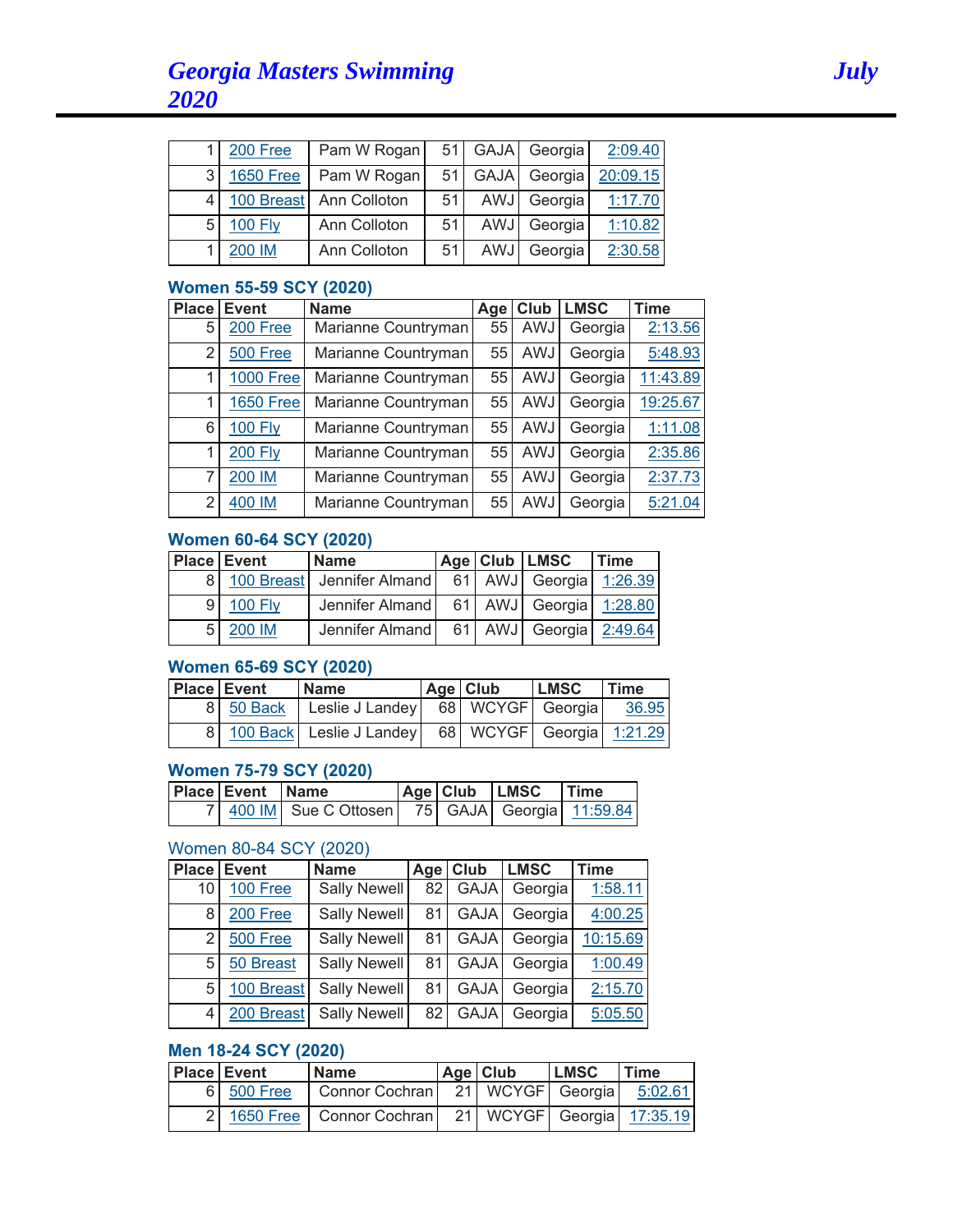|   |        | 10 200 Back   Amos Chan | 24 | ART Georgia | 2:21.68 |
|---|--------|-------------------------|----|-------------|---------|
|   |        | 9 200 Breast Amos Chan  | 24 | ART Georgia | 2:45.36 |
| 9 | 400 IM | Amos Chan               | 24 | ART Georgia | 5:22.09 |

### **Men 25-29 SCY (2020)**

| <b>Place Event</b> | <b>Name</b>                                                   | Age Club LMSC | <b>Time</b> |
|--------------------|---------------------------------------------------------------|---------------|-------------|
|                    | 5   1000 Free   Matt W Jones   28   NAUT   Georgia   15:24.16 |               |             |
|                    | 8 1650 Free Matt W Jones   28   NAUT   Georgia   25:19.91     |               |             |

### **Men 30-34 SCY (2020)**

| <b>Place</b> | <b>Event</b>   | <b>Name</b>           | Age | Club        | <b>LMSC</b> | <b>Time</b> |
|--------------|----------------|-----------------------|-----|-------------|-------------|-------------|
| 2            | 50 Free        | <b>Todd F Weyandt</b> | 32  | <b>GAJA</b> | Georgia     | 21.65       |
| 3            | 100 Free       | <b>Todd F Weyandt</b> | 32  | <b>GAJA</b> | Georgia     | 47.74       |
| 4            | 50 Back        | <b>Todd F Weyandt</b> | 32  | <b>GAJA</b> | Georgia     | 25.94       |
| 3            | 100 Back       | <b>Todd F Weyandt</b> | 32  | <b>GAJA</b> | Georgia     | 56.12       |
| 2            | 200 Back       | <b>Todd F Weyandt</b> | 32  | <b>GAJA</b> | Georgia     | 2:05.26     |
| 9            | 200 Breast     | Adam J Paul           | 30  | <b>ART</b>  | Georgia     | 2:40.09     |
| 1            | <b>50 Fly</b>  | <b>Todd F Weyandt</b> | 32  | <b>GAJA</b> | Georgia     | 23.29       |
| 4            | <b>100 Fly</b> | <b>Todd F Weyandt</b> | 32  | <b>GAJA</b> | Georgia     | 52.33       |
| 8            | 100 IM         | <b>Todd F Weyandt</b> | 32  | <b>GAJA</b> | Georgia     | 56.65       |
| 6            | 200 IM         | John Snyder           | 33  | <b>GAJA</b> | Georgia     | 2:09.24     |
| 4            | 400 IM         | John Snyder           | 33  | <b>GAJA</b> | Georgia     | 4:45.76     |

# **Men 35-39 SCY (2020)**

| <b>Place</b> | <b>Event</b>  | <b>Name</b> | Age             | Club        | <b>LMSC</b> | <b>Time</b> |
|--------------|---------------|-------------|-----------------|-------------|-------------|-------------|
| 4            | 50 Back       | Dan Snyder  | 35 <sup>1</sup> | <b>GAJA</b> | Georgia     | 25.59       |
| 3            | 100 Back      | Dan Snyder  | 35              | <b>GAJA</b> | Georgia     | 57.66       |
| 2            | 50 Breast     | Dan Snyder  | 35 <sup>1</sup> | <b>GAJA</b> | Georgia     | 27.79       |
| 3            | 100 Breast    | Dan Snyder  | 35              | <b>GAJA</b> | Georgia     | 1:01.40     |
| 5            | 200 Breast    | Dan Snyder  | 35              | <b>GAJA</b> | Georgia     | 2:22.77     |
| 7            | <b>50 Fly</b> | Dan Snyder  | 35 <sup>1</sup> | <b>GAJA</b> | Georgia     | 24.47       |
| 3            | 100 IM        | Dan Snyder  | 35              | <b>GAJA</b> | Georgia     | 55.12       |
| 5            | 200 IM        | Dan Snyder  | 35              | <b>GAJA</b> | Georgia     | 2:05.83     |

# **Men 40-44 SCY (2020)**

| <b>Place</b> | <b>Event</b>     | <b>Name</b>     | Age | Club        | <b>LMSC</b> | <b>Time</b> |
|--------------|------------------|-----------------|-----|-------------|-------------|-------------|
| 3            | 50 Free          | Matthew J Mills | 42  | <b>GAJA</b> | Georgia     | 22.20       |
| 4            | 100 Free         | Matthew J Mills | 42  | <b>GAJA</b> | Georgia     | 49.96       |
| 6            | 200 Free         | Ramon Valle     | 43  | AWJ         | Georgia     | 1:53.59     |
| 10           | 500 Free         | Ramon Valle     | 43  | AWJ         | Georgia     | 5:15.27     |
| 2            | <b>1650 Free</b> | Ramon Valle     | 43  | AWJ         | Georgia     | 18:23.15    |
| 9            | <b>50 Fly</b>    | Matthew J Mills | 42  | <b>GAJA</b> | Georgia     | 24.61       |
| 3            | <b>100 Fly</b>   | Matthew J Mills | 42  | <b>GAJA</b> | Georgia     | 54.12       |
| 3            | 100 IM           | Matthew J Mills | 42  | <b>GAJA</b> | Georgia     | 55.52       |